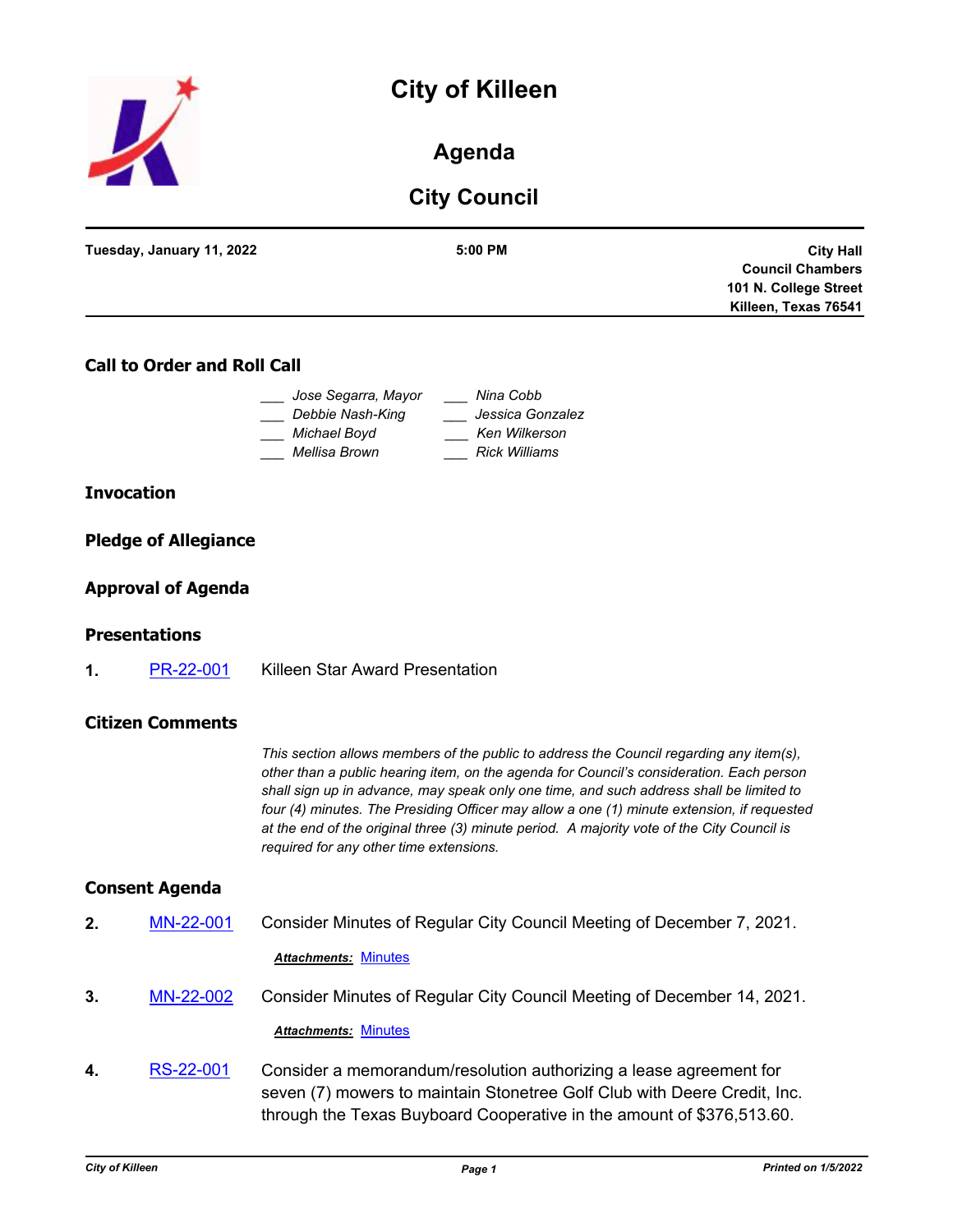**Attachments: [Staff Report](http://killeen.legistar.com/gateway.aspx?M=F&ID=712e0af5-52e4-4cb8-815f-56d0f93b51cd.pdf)** 

**[Quote](http://killeen.legistar.com/gateway.aspx?M=F&ID=bde95734-de69-4a84-9d7f-0a85d68b19b2.pdf)** 

**[Payment Schedule](http://killeen.legistar.com/gateway.aspx?M=F&ID=e42dddc3-3864-4529-86b8-5a368e45c9c8.pdf)** [Lease Agreement](http://killeen.legistar.com/gateway.aspx?M=F&ID=8a44423e-a967-4efd-af93-36372a83bc2b.pdf) [Certificate of Interested Parties](http://killeen.legistar.com/gateway.aspx?M=F&ID=ca851644-d7eb-4946-b1a5-81d47ff25d36.pdf)

**[Presentation](http://killeen.legistar.com/gateway.aspx?M=F&ID=bfbb991b-b891-49fa-9f66-79008b52725e.pdf)** 

**5.** [RS-22-002](http://killeen.legistar.com/gateway.aspx?m=l&id=/matter.aspx?key=5879) Consider a memorandum/resolution rejecting all bids received for Bid No. 22-09, Water and Sewer Supply Items.

**Attachments: [Staff Report](http://killeen.legistar.com/gateway.aspx?M=F&ID=c73268d1-f0ad-44d3-b2c3-de1bbe789a51.pdf)** 

[Bid Tab](http://killeen.legistar.com/gateway.aspx?M=F&ID=a6700d00-1a4a-4b02-814d-5487f2323200.pdf)

**[Presentation](http://killeen.legistar.com/gateway.aspx?M=F&ID=1a49349b-7728-460e-af12-05de2d4c4487.pdf)** 

- **6.** [RS-22-003](http://killeen.legistar.com/gateway.aspx?m=l&id=/matter.aspx?key=5880) Consider a memorandum/resolution awarding Bid No. 22-01, Street Construction Materials, in an amount not to exceed \$500,000 citywide for FY22.
	- **Attachments: [Staff Report](http://killeen.legistar.com/gateway.aspx?M=F&ID=39b99bbc-891d-4282-813b-bed8c7411447.pdf)** [Bid Tab](http://killeen.legistar.com/gateway.aspx?M=F&ID=dfd3ad51-e36e-49b6-88da-40f27097e25f.pdf) **[Contracts](http://killeen.legistar.com/gateway.aspx?M=F&ID=eabd1dd6-e814-47dc-8a55-d9ca48e3e7a7.pdf)** [Certificate of Interested Parties](http://killeen.legistar.com/gateway.aspx?M=F&ID=1e2f51ef-8033-4f98-a71f-65793e20407b.pdf) **[Presentation](http://killeen.legistar.com/gateway.aspx?M=F&ID=793b267e-8288-4b98-b5bd-01a59498a152.pdf)**
- **7.** [RS-22-004](http://killeen.legistar.com/gateway.aspx?m=l&id=/matter.aspx?key=5881) Consider a memorandum/resolution awarding Bid No. 22-02, Pavement Marking Services, to Green Dream International in an amount not to exceed \$300,000 for FY22.
	- **Attachments: [Staff Report](http://killeen.legistar.com/gateway.aspx?M=F&ID=52f47cea-1e52-40e6-bbb4-96f9f313b0f6.pdf)** [Bid Tab](http://killeen.legistar.com/gateway.aspx?M=F&ID=c33a6e69-7206-4416-b598-757ba2900642.pdf) **[Contract](http://killeen.legistar.com/gateway.aspx?M=F&ID=d2fad071-0978-4667-a130-60fce827e8a9.pdf)** [Certificate of Interested Parties](http://killeen.legistar.com/gateway.aspx?M=F&ID=5eb0e879-8909-46e1-98c2-76a33659952e.pdf) **[Presentation](http://killeen.legistar.com/gateway.aspx?M=F&ID=9a3fe727-87b3-4df6-b870-4064a0d6ba68.pdf)**
- **8.** [RS-22-005](http://killeen.legistar.com/gateway.aspx?m=l&id=/matter.aspx?key=5893) Consider a memorandum/resolution authorizing the purchase of interior entrance/exit doors at the Killeen Civic and Conference Center from Integrity One Solutions through the Buyboard Cooperative in the amount of \$80,300.00.

**Attachments: [Staff Report](http://killeen.legistar.com/gateway.aspx?M=F&ID=65afb9e4-65aa-4c13-bc7b-19ef2286a9c3.pdf)** 

**[Quote](http://killeen.legistar.com/gateway.aspx?M=F&ID=f0c77bc3-c27d-49c0-85a9-7e09b153dcee.pdf)** 

[Letter of Agreement](http://killeen.legistar.com/gateway.aspx?M=F&ID=eff52bcb-e47a-49ca-baa7-0f9afde648d7.pdf)

**[Presentation](http://killeen.legistar.com/gateway.aspx?M=F&ID=2f068944-cb24-452f-bd5e-d6c8413be288.pdf)** 

**9.** [RS-22-006](http://killeen.legistar.com/gateway.aspx?m=l&id=/matter.aspx?key=5873) Consider a memorandum/resolution authorizing a contract with Texas Department of Criminal Justice for removal and replacement of bleachers at the Killeen Rodeo Arena in the amount of \$99,604.46.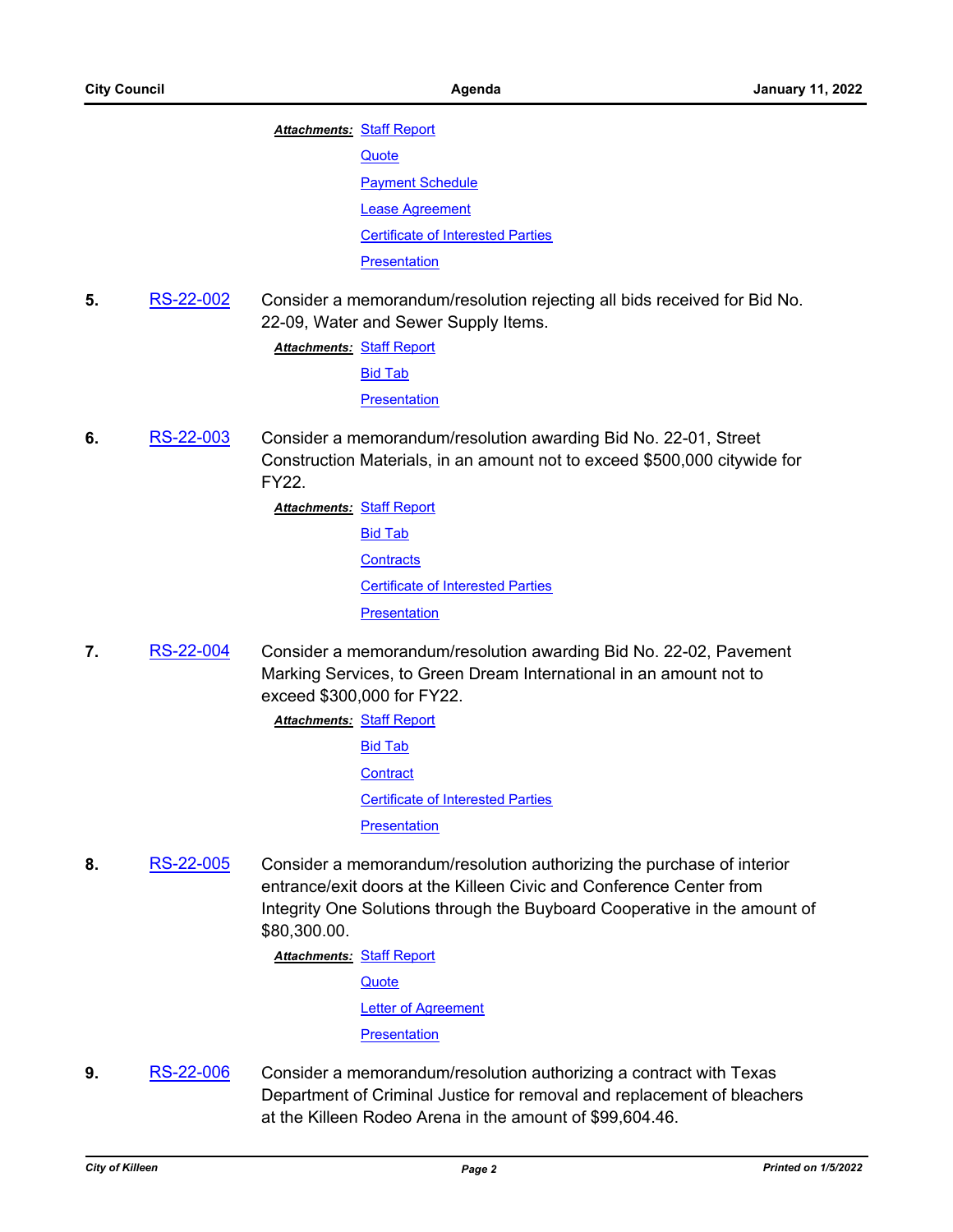**Attachments: [Staff Report](http://killeen.legistar.com/gateway.aspx?M=F&ID=4523acd6-7c70-4dcb-b13a-590bd969ede1.pdf)** 

**[Quote](http://killeen.legistar.com/gateway.aspx?M=F&ID=b6cf22d6-2f16-4f44-8fc8-81b328f163de.pdf)** 

**[Letter of Agreement](http://killeen.legistar.com/gateway.aspx?M=F&ID=2c0fb28f-1057-40ca-bcca-ec9921723580.pdf)** 

[TDJC Government Code](http://killeen.legistar.com/gateway.aspx?M=F&ID=e26cfe9d-bd1c-4417-8b71-98736b3c80e4.pdf)

#### **[Presentation](http://killeen.legistar.com/gateway.aspx?M=F&ID=e3b5b1a2-4798-4ae1-ac5e-9b24a20cb4ab.pdf)**

**10.** [RS-22-007](http://killeen.legistar.com/gateway.aspx?m=l&id=/matter.aspx?key=5888) Consider a memorandum/resolution authorizing a contract to upgrade elevators at City Hall and the Municipal Annex with TK Elevator Corporation through the National Omnia Contract in the amount of \$155,467.77.

**Attachments: [Staff Report](http://killeen.legistar.com/gateway.aspx?M=F&ID=db388201-823f-42db-bc98-56967a2d75e1.pdf)** 

[Proposals](http://killeen.legistar.com/gateway.aspx?M=F&ID=b9185c6f-f0c7-4e43-8a54-e4073095be7b.pdf) [Letter of Agreement](http://killeen.legistar.com/gateway.aspx?M=F&ID=8d6e0dae-cdd5-4f01-84d3-6bd72c5b0db1.pdf) [Certificate of Interested Parties](http://killeen.legistar.com/gateway.aspx?M=F&ID=d07c23df-d877-464a-9115-543e7bac6bcb.pdf) **[Presentation](http://killeen.legistar.com/gateway.aspx?M=F&ID=1c0dcb33-5bc7-4955-807d-ffba7bc41b2e.pdf)** 

**11.** [RS-22-011](http://killeen.legistar.com/gateway.aspx?m=l&id=/matter.aspx?key=5897) Consider a memorandum/resolution authorizing a contract for roof replacement at Utility Collections with Final Solutions Roofing, LLC through the TIPS Cooperative in the amount of \$85,956.22.

> **Attachments: [Staff Report](http://killeen.legistar.com/gateway.aspx?M=F&ID=b804d0fb-8297-46c7-8a1e-6531b31d7487.pdf) [Quote](http://killeen.legistar.com/gateway.aspx?M=F&ID=6f6a18a2-3044-4843-9445-8658d7216a91.pdf)**

> > **[Warranty](http://killeen.legistar.com/gateway.aspx?M=F&ID=8149a40b-8cf7-4f5b-acc4-be161925354b.pdf)** [Letter of Agreement](http://killeen.legistar.com/gateway.aspx?M=F&ID=f9f0fe0b-7fcb-4597-b583-e734f697be75.pdf) [Certificate of Interested Parties](http://killeen.legistar.com/gateway.aspx?M=F&ID=c2e182d7-7fed-4e56-944a-2d3fa977e184.pdf)

**[Presentation](http://killeen.legistar.com/gateway.aspx?M=F&ID=fa742fd2-b3f4-4d9d-944b-19f36c716bfb.pdf)** 

**12.** [RS-22-008](http://killeen.legistar.com/gateway.aspx?m=l&id=/matter.aspx?key=5913) Consider a memorandum/resolution appointing members to the Committee for Crime Solutions.

**Attachments: [Staff Report](http://killeen.legistar.com/gateway.aspx?M=F&ID=c2d84902-01eb-4126-8f79-f13d15a137d9.pdf)** 

**[Presentation](http://killeen.legistar.com/gateway.aspx?M=F&ID=c1d15340-a020-4425-ae02-78d82397485f.pdf)** 

**13.** [RS-22-009](http://killeen.legistar.com/gateway.aspx?m=l&id=/matter.aspx?key=5914) Consider a memorandum/resolution approving the appointment of an Executive Director of Development Services.

**Attachments: [Staff Report](http://killeen.legistar.com/gateway.aspx?M=F&ID=53f9fe16-af8d-47a0-a2af-988a6ca173fa.pdf)** 

[Resume](http://killeen.legistar.com/gateway.aspx?M=F&ID=ab3b516f-0a71-47f3-83ab-a03515e75b3b.pdf)

**[Presentation](http://killeen.legistar.com/gateway.aspx?M=F&ID=e29380ff-b827-4489-bf38-66b82ed5676c.pdf)** 

**14.** [RS-22-010](http://killeen.legistar.com/gateway.aspx?m=l&id=/matter.aspx?key=5910) Consider a memorandum/resolution confirming the City Manager's annual evaluation and pay increase.

**Attachments: [Staff Report](http://killeen.legistar.com/gateway.aspx?M=F&ID=562d403a-851a-4569-ad33-03b5da134aae.pdf)** 

[Evaluation](http://killeen.legistar.com/gateway.aspx?M=F&ID=68c70e4c-3e0d-44bb-8caf-1c82ad261059.pdf)

#### [Addendum #2](http://killeen.legistar.com/gateway.aspx?M=F&ID=d2b9008d-52e9-497c-9490-bed6d621fe57.pdf)

**15.** [OR-22-001](http://killeen.legistar.com/gateway.aspx?m=l&id=/matter.aspx?key=5898) Consider an ordinance calling the May 7, 2022 General Election to elect a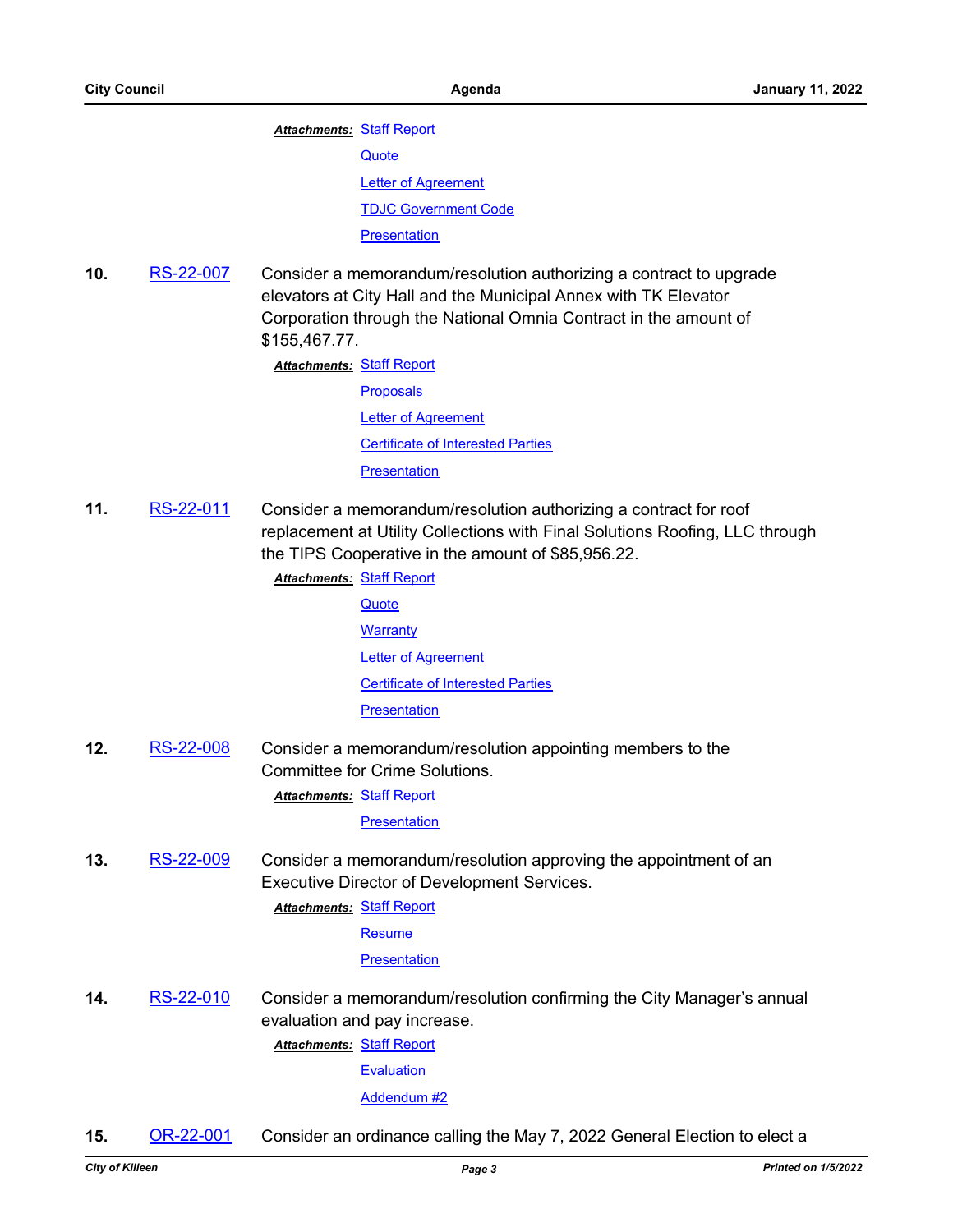Mayor and three Councilmembers-at-Large.

**Attachments: [Staff Report](http://killeen.legistar.com/gateway.aspx?M=F&ID=8c5d5041-f2c2-4265-92b5-7b2b0e0e81fb.pdf) [Ordinance](http://killeen.legistar.com/gateway.aspx?M=F&ID=30edcfd8-c18d-44ad-924f-a2f1392fa091.pdf)** 

**[Presentation](http://killeen.legistar.com/gateway.aspx?M=F&ID=46d138d1-0681-4a4e-bca8-e1eb318af917.pdf)** 

#### **Public Hearings**

**16.** [PH-22-001](http://killeen.legistar.com/gateway.aspx?m=l&id=/matter.aspx?key=5900) HOLD a public hearing and discuss proposed charter amendments.

**Attachments: [Staff Report](http://killeen.legistar.com/gateway.aspx?M=F&ID=3f661344-4784-461f-8701-4c75e3885940.pdf)** [Charter Revisions Master](http://killeen.legistar.com/gateway.aspx?M=F&ID=dad2531d-3dc9-4c0a-8aee-809a6e367334.pdf) **[Presentation](http://killeen.legistar.com/gateway.aspx?M=F&ID=9aa0ebe6-693b-4d87-b456-6ce5ab11d27c.pdf)** 

**17.** [PH-22-002](http://killeen.legistar.com/gateway.aspx?m=l&id=/matter.aspx?key=5867) HOLD a public hearing and consider an ordinance requested by Connie Stokes on behalf of Barbara Trevino (Case #Z21-37) to rezone approximately 0.122 acre out of the Stringer Addition, Lot 10, Block 5 from "B-5" (Business District) to "R-1" (Single-Family Residential District). The property is addressed as 201 Stringer Street, Killeen, Texas.

**Attachments: [Staff Report](http://killeen.legistar.com/gateway.aspx?M=F&ID=269400b2-e9e2-40b9-a793-865121ac655c.pdf)** 

**[Site Photos](http://killeen.legistar.com/gateway.aspx?M=F&ID=b8f39229-0255-4645-9a2e-d0ad7fd6535a.pdf) [Maps](http://killeen.legistar.com/gateway.aspx?M=F&ID=a5cc71ea-19cb-4be5-bf62-962e7cee843f.pdf) [Minutes](http://killeen.legistar.com/gateway.aspx?M=F&ID=c86a5e3c-a664-4eb8-958d-9f9ae31059d4.pdf) [Ordinance](http://killeen.legistar.com/gateway.aspx?M=F&ID=dc9c049b-42db-4840-910f-b63d1e56d8b0.pdf) [Considerations](http://killeen.legistar.com/gateway.aspx?M=F&ID=aa504e85-f0c2-49a5-a43b-430facca6633.pdf) [Responses](http://killeen.legistar.com/gateway.aspx?M=F&ID=6ebfd7cd-ef09-46eb-9998-516ced0fc072.pdf) [Presentation](http://killeen.legistar.com/gateway.aspx?M=F&ID=599f0e29-0dcb-45a8-abbb-496005e61d1c.pdf)** 

**18.** [PH-22-003](http://killeen.legistar.com/gateway.aspx?m=l&id=/matter.aspx?key=5868) HOLD a public hearing and consider an ordinance requested by Quintero Engineering, LLC on behalf of H. A. Homes, LLC (Case #Z21-38) to rezone approximately 0.258 acre out of the Stringer Addition, Lots 1 and 2, Block 4 from "B-2" (Local Retail District) to "R-2" (Two-Family Residential District). The property is addressed as 910 and 912 West Avenue I, Killeen, Texas.

**Attachments: [Staff Report](http://killeen.legistar.com/gateway.aspx?M=F&ID=9d8638fe-40c3-439f-b976-c3530e489cc5.pdf)** 

| <b>Site Photos</b>    |
|-----------------------|
| <b>Maps</b>           |
| <b>Minutes</b>        |
| Ordinance             |
| <b>Considerations</b> |
| <b>Response</b>       |
| Presentation          |

**19.** [PH-22-004](http://killeen.legistar.com/gateway.aspx?m=l&id=/matter.aspx?key=5869) HOLD a public hearing and consider an ordinance requested by Quintero Engineering, LLC on behalf of Alfred George Mayo Jr. (Case #Z21-39) to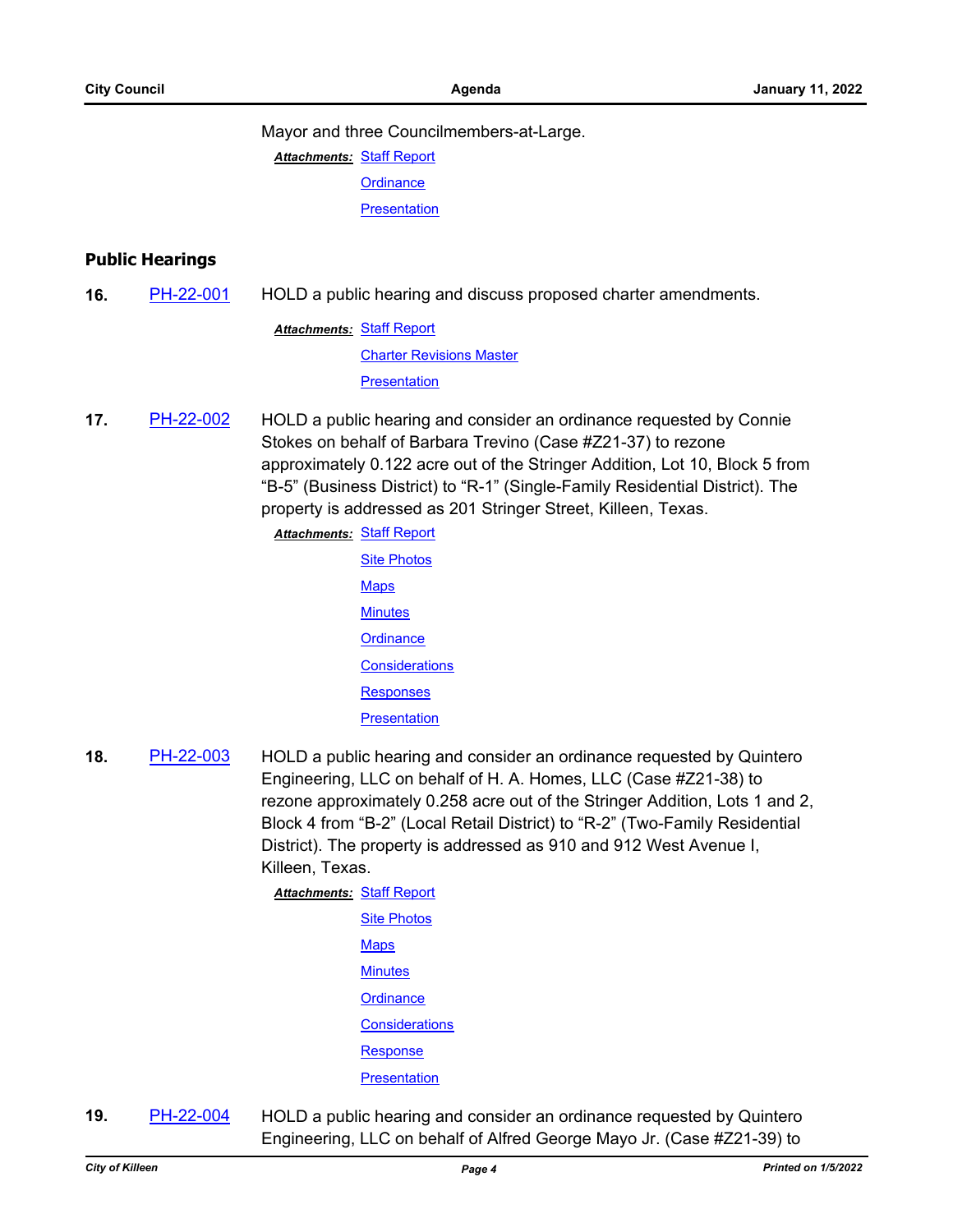rezone approximately 0.155 acres out of the Cole (Unrecorded) Subdivision from "B-3" (Local Business District) to "R-2" (Two-Family Residential District). The property is addressed 1015 North 10th Street, Killeen, Texas.

| <b>Attachments: Staff Report</b> |                       |
|----------------------------------|-----------------------|
|                                  | <b>Site Photos</b>    |
|                                  | <b>Maps</b>           |
|                                  | <b>Minutes</b>        |
|                                  | Ordinance             |
|                                  | <b>Considerations</b> |
|                                  | Presentation          |

**20.** [PH-22-005](http://killeen.legistar.com/gateway.aspx?m=l&id=/matter.aspx?key=5870) HOLD a public hearing and consider an ordinance requested by Quintero Engineering, LLC on behalf of Alfred George Mayo Jr. (Case #Z21-40) to rezone approximately 0.436 acres out of the Cole (Unrecorded) Subdivision from "B-3" (Local Business District) to "R-2" (Two-Family Residential District). The property is addressed 1200 and 1204 North 8th Street, Killeen, Texas.

**Attachments: [Staff Report](http://killeen.legistar.com/gateway.aspx?M=F&ID=cb7bda31-0671-4d49-9837-c5703d014889.pdf)** 

[Site Photos](http://killeen.legistar.com/gateway.aspx?M=F&ID=5ec00180-618b-4069-b103-daf245f617b9.pdf) [Maps](http://killeen.legistar.com/gateway.aspx?M=F&ID=00df9642-8e00-4d69-b5c6-aa17248d5e11.pdf) **[Minutes](http://killeen.legistar.com/gateway.aspx?M=F&ID=e5179e94-e38a-43b8-894f-7d367e1ab9ae.pdf) [Ordinance](http://killeen.legistar.com/gateway.aspx?M=F&ID=b27d8c0d-0174-47ae-8f00-eae42f2bf636.pdf) [Considerations](http://killeen.legistar.com/gateway.aspx?M=F&ID=6a4f45ab-042e-4f39-ad03-cdac727dd0f5.pdf) [Presentation](http://killeen.legistar.com/gateway.aspx?M=F&ID=2b636fbb-faec-457e-8a83-e3dcf947f3ec.pdf)** 

**21.** [PH-22-006](http://killeen.legistar.com/gateway.aspx?m=l&id=/matter.aspx?key=5895) HOLD a public hearing and consider an ordinance amending the Code of Ordinances Chapter 31, Zoning, to allow bars and taverns by-right within the Historic Overlay District (HOD).

**Attachments: [Staff Report](http://killeen.legistar.com/gateway.aspx?M=F&ID=dc876099-0462-4865-9325-9065e15ce9a0.pdf)** 

**[Ordinance](http://killeen.legistar.com/gateway.aspx?M=F&ID=decc2628-732a-4a02-85bc-0a6e1ede22af.pdf) [Minutes](http://killeen.legistar.com/gateway.aspx?M=F&ID=efa8d446-ab2f-4510-8f2e-2c799c3c3606.pdf)** [Map of Churches within the HOD](http://killeen.legistar.com/gateway.aspx?M=F&ID=7f178e4b-992d-4b0f-afd1-5900804601c9.pdf) **[Presentation](http://killeen.legistar.com/gateway.aspx?M=F&ID=c0bfa339-f6cd-4f6b-a94b-551c57393183.pdf)** 

#### **Adjournment**

*I certify that the above notice of meeting was posted on the Internet and on the bulletin boards at Killeen City Hall and at the Killeen Police Department on or before 5:00 p.m. on January 5, 2022.*